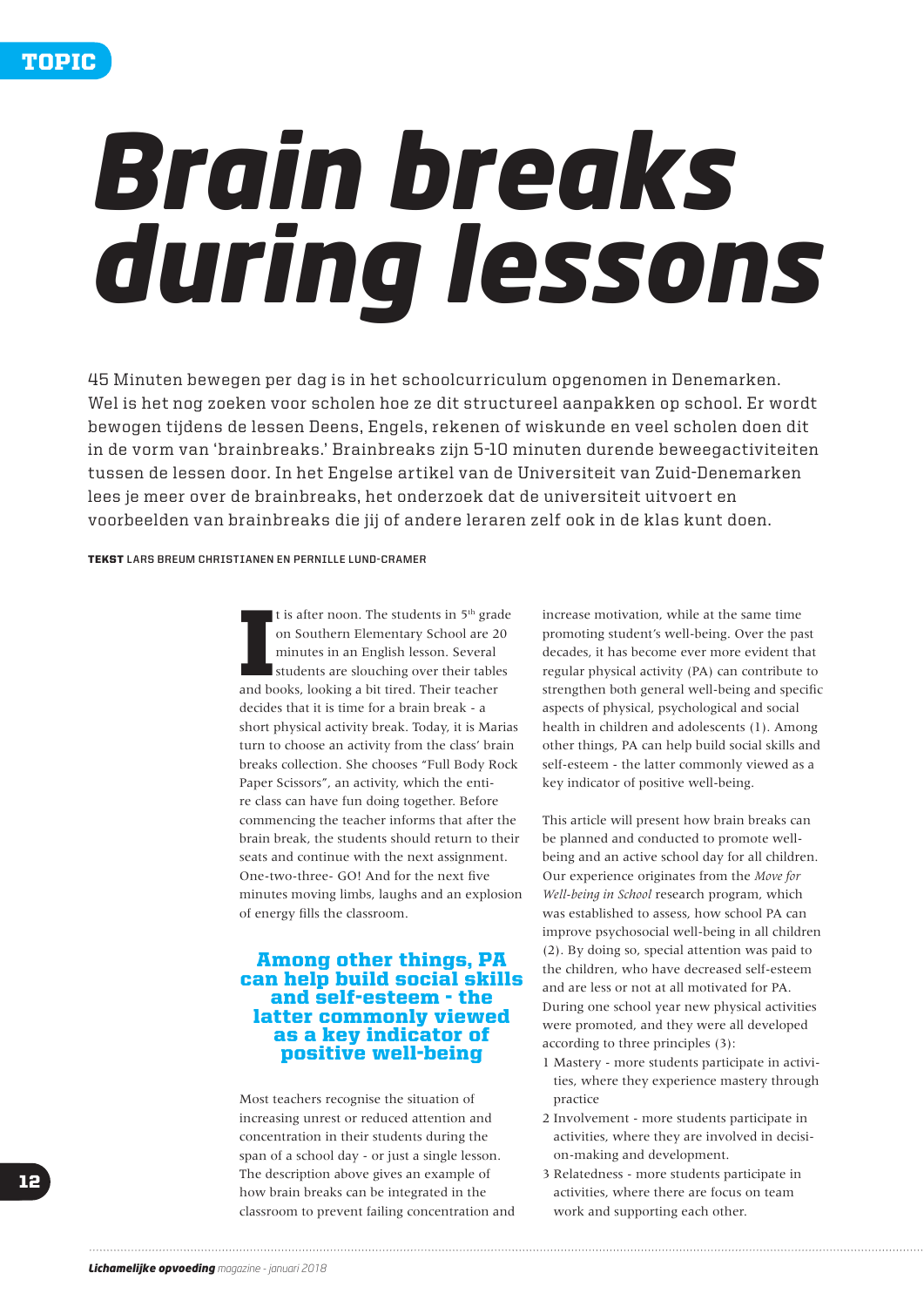

 $\blacktriangle$ *Gebruik smart board*

## Brain breaks with different purposes

In *Move for Well-being in Schools* we worked with brain breaks that differentiate in purpose and focus targeting different aspects of well-being. Brain breaks with a primary focus on *energy* includes high intensity activities, which activates the entire body, increasing the heart rate and energy level. *Social* brain breaks focus on strengthening student relations and the social climate in class through activities characterized by teamwork and having fun together. Brain breaks with a focus on *coordination* offers challenges for body and brain that stimulate children's motor co-ordination. Coordination activities have been found to improve cognitive performance by enhancing attention and concentration (4). Finally, brain breaks focusing on *relaxation* includes low intensity activities such as massage, yoga, stretching, and meditation, which can contribute to the release of muscular tension, increase bodily awareness, and reduce class room bustle. In practise, most brain breaks activities will have characteristics from more than one category. Nevertheless, working with the different purposes for brain breaks activities will make it easier to communicate and ascribe meaning to performing a non-academic activity in the class room. At the same time,

it will ensure variation and different forms of bodily movement that satisfies varying student preferences and increases chances of success and positive experiences with PA.

## Didactical approach for brain breaks

Establishing a new habit of brain breaks demands clear structures. In *Move for Well-being in Schools* the set goal was two brain breaks per day per class in average, and we encourage teachers to specify in which lessons, they will integrate the brain breaks - preferably involving the students' needs. By doing so, they make it clear to the students when they could expect a break, they increase the sense of responsibility, and they have better opportunities to plan and prepare themselves.

Introducing physical activity during normal quiet and sedentary lessons can be a challenge if the conditions are not clear. Therefore, it is necessary for the teachers to articulate the purpose of the brain breaks and to conduct them focusing on directing the new released energy to the next assignment. This can be done by focusing on the termination of the activity in the introduction of the break, as the example in the beginning. Furthermore, we recommend to start with activities with lower intensity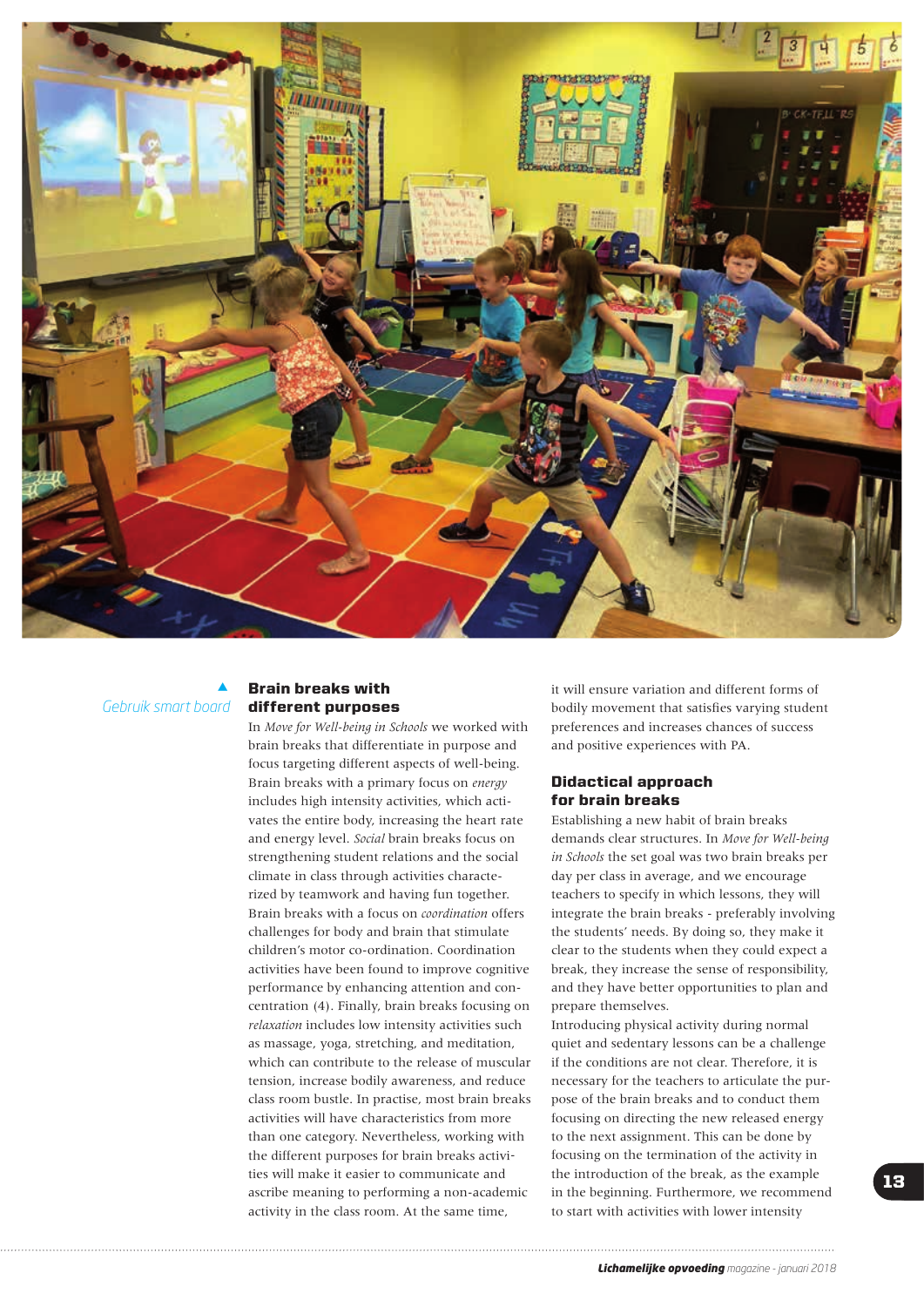

and fewer relations between students in the beginning until the students have learned to switch between physical activities and learning activities. As with all new initiatives teachers should be aware that it requires time to accommodate to conducting brain breaks and to gain the potential of them.

## Evaluation after a school year

In the end of the school year 90% of the responding teachers state to be doing brain breaks with an average on 4.5 brain breaks per week



per teacher. We know there is a great variation between schools and teachers, but even so, the brain breaks have been integrated with some success at the 12 participating schools. In general brain breaks were well received by students, and they reported that getting a brain break could help them regain concentration. Many students enjoyed brain breaks that included the whole class, but special attention must be given to prevent exclusion during activities. This could be done by choosing activities were all students independent of skill level can participate; and by being explicitly clear on the importance of supporting each other to ensure good experiences for all.

# Many teachers like the brain breaks as well and find them necessary to keep motivation high during a longer school day

Many teachers like the brain breaks as well and find them necessary to keep motivation high during a longer school day. At the same time, they also see the effect on increased participation from students, who normally are more passive during recess and physical education. Alongside the positive experiences, teachers also reported several challenges. The most profound being time constraints for preparation, and "loosing" time on non-academic activities. Other challenges were increased disturbance after the brain breaks, and trying to balance the different needs and wishes from the students. Brain breaks have the potential to promote school well-being, but challenges exist to